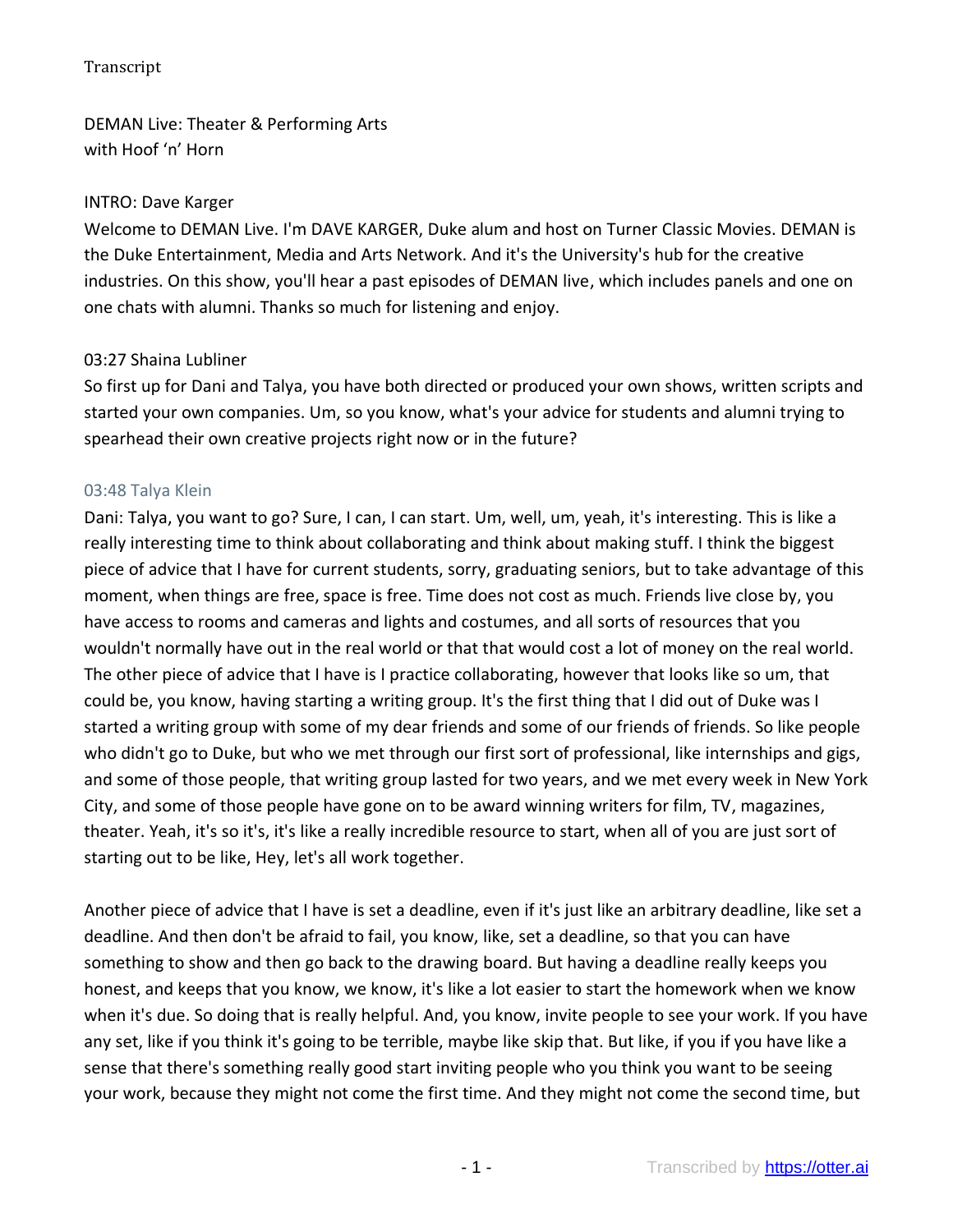maybe the third time, they'll come. So start inviting people don't be afraid to like, you know, share that you're doing things.

And another weird lesson around creating your own work. And this is something that I didn't learn until grad school, but um you guys probably know this more intuitively than my generation does. But like, the narrative around your project, in some ways, is just as important or more important than the project itself. So people are busy, they don't know, like, what to go see, it's like really risky to see new things. If you have something going on having a presence on social media that is fun, and dynamic, with pictures or with video that isn't just like, you know, come to my show, but is like, Look at this beautiful thing we created. I have my company, the here and now. We specialize in one off site specific shows, they happen once and then they're gone. They're there's no second chance to see the show. And I made that choice sort of very knowingly. But what that means is that like, if you can't make it to rural Vermont for a day, you're not going to see the show. But we've created a very strong narrative around how it's like a once in a lifetime experience. So that like by the time we got to the fourth or the fifth year, we had hundreds of people coming to see the show, because they were like, we have to like organize that weekend. So a few of the narrative you're you're trying to pass over to Dani.

#### 08:44 Dani Davis

That was all just brilliant, brilliant sound advice that, as I always say, and I'll just add to a tie, you said she talked about practicing collaboration, and I believe the work is in the doing. It's the same thing, do the work, do the work, do the work. And this is a wonderful moment in time to without any agenda at all. Because none of us knows what's going to happen. Right? In our business. I mean, Maggie and I are in constant conversations right now, I'm sure in New York, and none of us knows what's going to happen. So this is a wonderful moment without any agenda at all to pull things out and throw them at the wall and collaborate with people you've always wanted to work with. Zoom is actually a pretty decent forum. But there are other forums for creative creativity. And those are amazing, as well. And just see what happens. Walk something down the road, like Talya said, like give yourself some accountability, a deadline. See what you can make happen in a week. Can you write a 10 minute play in a week? Can you write the first act of a musical in four weeks, Adam? Can you know can you do a zoom reading of that musical, you know, four weeks from today and invite this forum people to hear it, you know, start just doing the work and don't stop doing the work because we will come back. And when we come back, you want to feel like those muscles aren't creaky. And like her, I don't know how to use them, you know, you'll know how to use them. And I just pulled up, this is my work basket. Okay? This is my basket that has all of these books in it that have all of these writing ideas in them, people I want to collaborate with all of this stuff, I actually write it down old school. This basket is out every day right now. And it's a sanity preserver. And it's been such a delight to connect with all kinds of people that I've always wanted to work with. But we haven't had time. And so I just encourage you to keep doing the work, the work is in the doing the successes in the work, you know, all of that.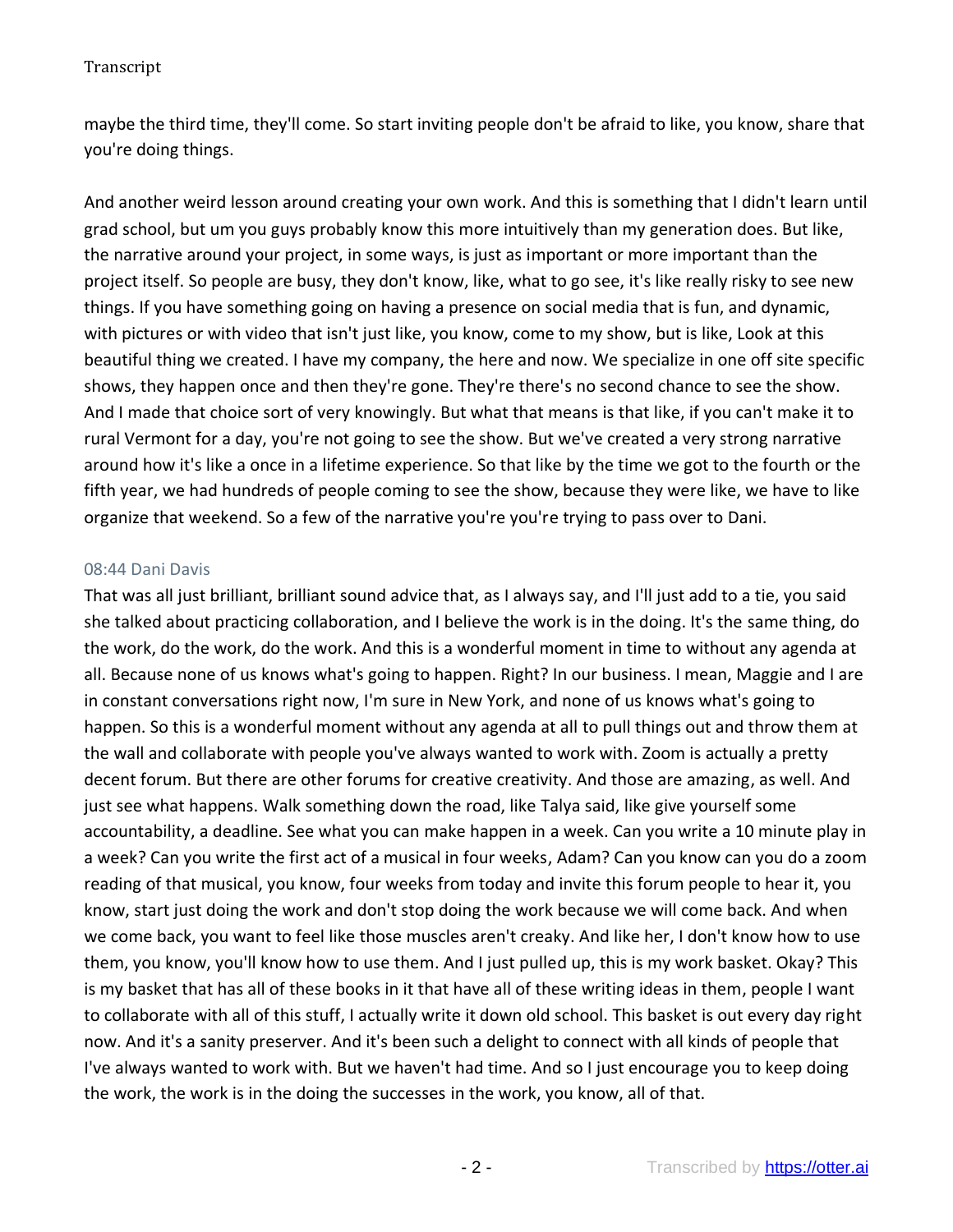### 11:08 Adam Beskind

Awesome, thank you all so much. I'm changing gears just a little bit, we have a question for Martavius. And for Madeleine. Obviously, once once things improve a little bit, a lot of us graduating seniors especially are going to be looking to move to new cities and pursue creative careers. So you're wondering if either of you or if anyone else wants to jump into Have you have tips for what establishing yourself as an artist in a new city looks like based on your experiences?

## 11:39 Madeleine Lambert

Sure. Martavius, do you want me to start? Or do you want to start? Martavius: Absolutely, go for it. We're very polite at DEMAN. I think I think that, you know, having agency over your career and your work is key and part of having agency means not being shy at reaching out to people and introducing yourself the thing that I see that just handicaps or hurts actors in terms of moving along in their career is this idea that like, well, I can't write to the casting director. And a lot of times ask your actors like, Well, why not? Well, maybe they like, I don't know, I don't know why I can't write. And so the worst thing that can happen is, someone says no, or they ignore you. And then you get on with it. And you, you figure out another path.

So my biggest advice is, you can't complain unless you ask for what you want. And you're not that annoying. Like, if you're sending emails every hour to a casting director, that's too much. But if you're updating someone on what you're working on what's happening, or that you're new in town, and you did theater at Duke, and you have a lot of value and things to add to a community, that person will want to meet you. So I say don't be shy at introducing yourself at all. Don't be shy about writing emails, especially in Chicago. If you're interested in being here, as a performer, casting directors will see you, you can write directly to casting directors, you can write directly to casting agents, I would say get out and see work, see who's making work, ask that person to coffee. Um, you know, you sort of have to figure out like, do I like this theatre company? Do I want to vibe with these people? Is this the group I want to work with? Maybe I want to work with this group, maybe I don't want to work with this group. So it's really about like getting out in the community and meeting people. And not sort of like embracing limiting beliefs that aren't really real from the outset. They mean, like virtual coffees, right? Right now virtual coffees. Yeah. Yeah. Yeah. A lot of I will say sorry, Martavius, I will say that like a lot of theaters, and this is where seniors are putting stuff online. So there is a way to begin investigating companies work right now. It doesn't have to be you know, in in September necessarily, I'm optimistic.

## 14:12 Martavius Parrish

I totally agree with every every single thing that Madeleine said like, the first place to start is just to get to know the scene get to see the work that you're excited about, or that excites you. The really cool thing about theater that I think is different from any field is everything is so immediate, and everything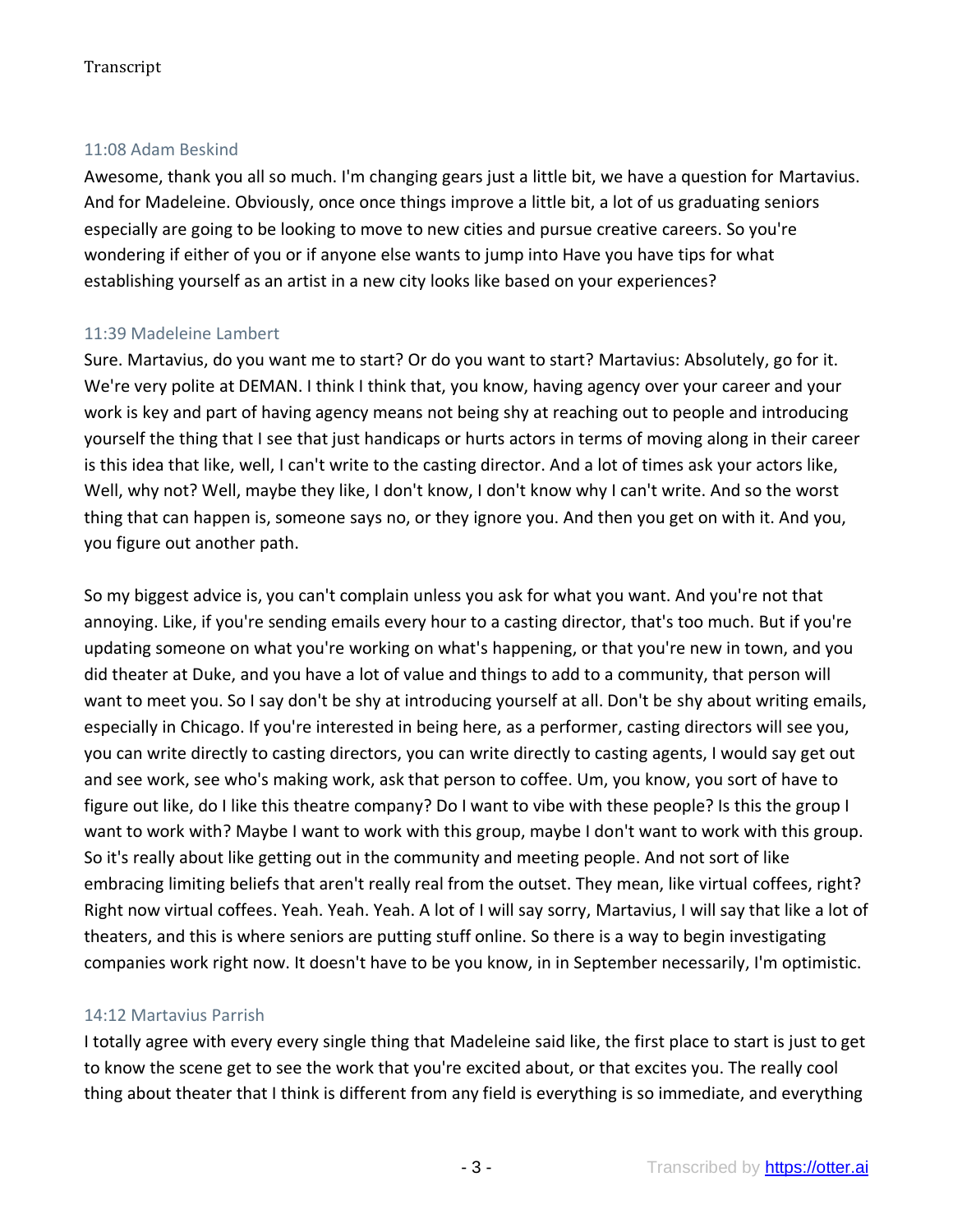is so personal. So you go and you see a play and you love the actors work. They're right there at the stage door. There's not this distance. There's not Brad Pitt who lives in LA and you're stuck in New York, right? So there's this kind of immediate accessibility that you have in theater and you should definitely, definitely take advantage of that. And be sure to put yourself out there to ask those questions. You go up to someone after a show and say I really love your work. I really love this piece that you can pose Do you mind I have something that I'm working on, or I just want to get to know more about you as an artist, and really just trying those things that kind of scare you because those people are accessible. And I think oftentimes, we tend to think, oh, this person is kind of like on this pedestal and I'm here, the truth is, there are people. So if you ask them for their advice, if you ask them for five seconds of their time, nine times out of 10, like, they will make themselves available, because they're excited about someone that's excited about them. And if that's not the case, then you move on, right?

### 15:32 Madeleine Lambert

It may not be someone you want to work with, if that's the case, like, that's information for you. There's agency there for you. It's like, okay, this person doesn't want to talk about how they make work. That's interesting. Maybe that's not someone I need to talk to.

#### 15:44 Martavius Parrish

Exactly, precisely. If you're a performer, especially in New York, like, take classes and go to workshops, I cannot say how many people I know how many things I've kind of stumbled into from just learning my craft being in the room and practicing with someone that I really admired. And then also on that front audition, get to know casting directors get to build those relationships. And over time, those those are the people that that call you in and have you in mind to do different things.

#### 16:17 Madeleine Lambert

Can I add to I would say if you know, there's a specific city that you're interested in, make sure you use the Duke Alumni Network. Absolutely. I mean, people love to talk about themselves. People love to talk about their work. We're very ego driven in some ways. So you know, you can really write to write to a Duke alum and ask, yeah. Not really ego driven. But you know what I'm saying people like to share their stories.

#### 16:47 Shaina Lubliner

Yeah, this is an industry of people who like to connect onstage and offstage, I think. Yeah. Okay, so, moving on to the next question. Um, for Maggie and Martavius. I'm looking back at your career. Have there been times when you've needed like a second job to make ends meet on slash any suggestions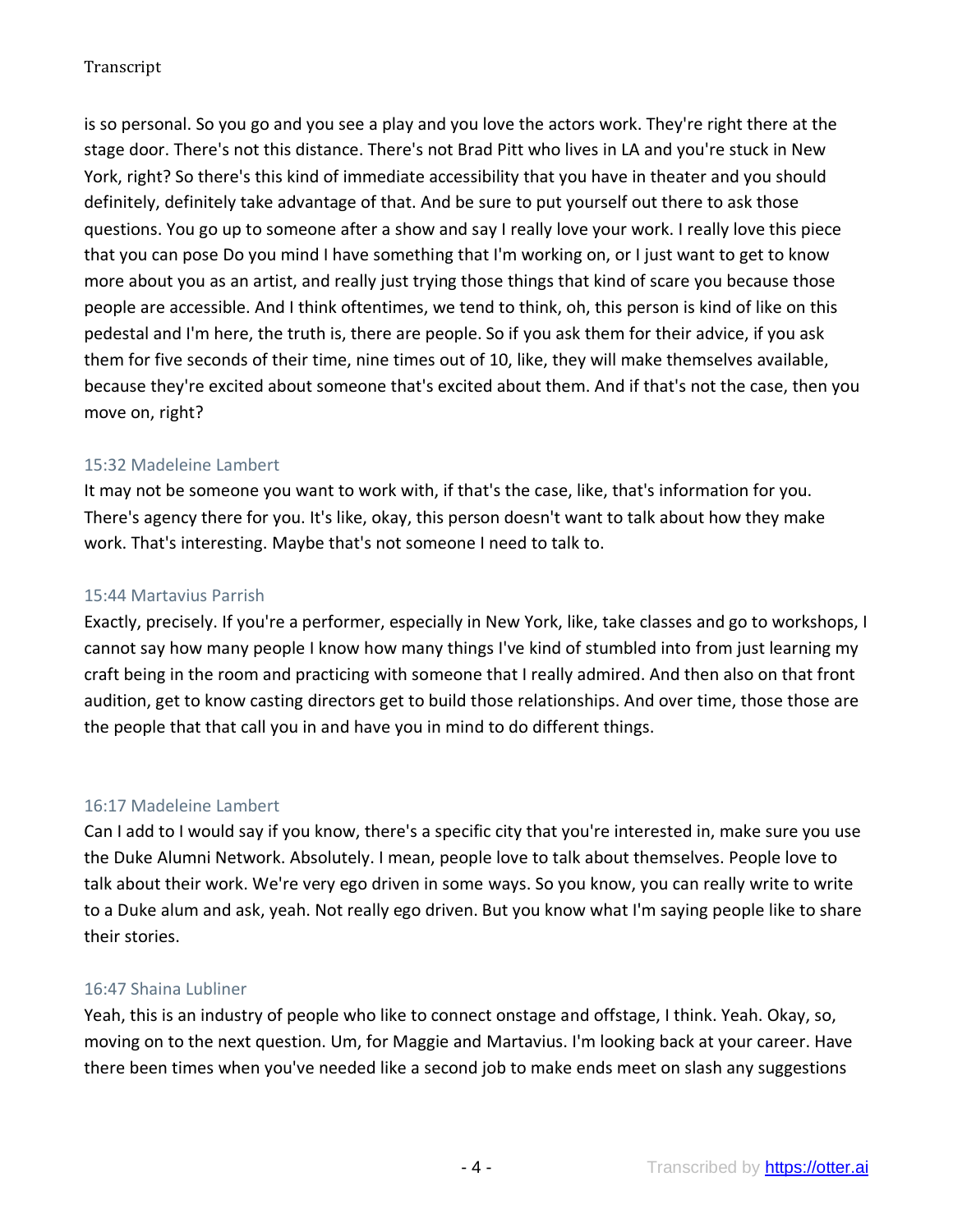for students, I'm hesitant to jump straight into a full time arts career, especially considering the current landscape.

### 17:19 Martavius Parrish

Margaret: Martavius, You first. Ooh, okay, cool. Um, yes, NYC is expensive. I think you have to be smart about how you're allocating your time and your money and your resources. And so whatever that means for you, I personally come from like a very small town in south Georgia with parents without means. So for me, that means in order to kind of get myself off the ground and running that meant working work study in grad school and taking on odd jobs. Funny enough, though, I would say a way to be smart about it is to work in fields that are adjacent to or in partnership with what you're already pursuing. One of my one of my favorite jobs so far was actually as a teaching artist at Lincoln Center. And that happened as a result of a different show that I didn't in a very interesting way. But it was a job that paid my bills that allowed me to still be immersed in the arts, and do what I love to do, while also also taking care of the bills. So if you have to take a day job, I would push you you're do start students, you're smart, lots of people would love to have you on their staff, go for those things that that are adjacent to the work that you would like to be doing, as opposed to unnecessarily taking something out of left field. They are out there, you have to search for them. Again, this is a reason again, to Madeleine's point to connect with alumni to see if they know of any resources and to get you into doors. So that would be my advice for that.

#### 18:56 Margaret Skoglund

I love that I'll try to echo it and underline the concrete jobs that I've had. I assure that night I befriended a producer and worked with her and her husband was a management consultant. So I was her husband's assistant, which got me into the home of this producer. And he paid me quite well. Um, I've done a lot of proofreading. And I just talked to a producer yesterday, Dani, I'm actually curious what you have to say about this. And this producer told me, Margaret, I'm at the point where I would pay for script coverage. Dani, I'm curious what you think but would you possibly pay for script coverage?

#### 19:39 Dani Davis

Yes, I think that it I think that's a burgeoning sort of track, if you will, Maggie. I'm seeing it start, and I am seeing the value of it. Actually, um, so yes to that, and we can talk about that further. You know, oh, problem. So definitely I'd be happy to, you know, sort of download what I know.

#### 20:04 Adam Beskind

Will you guys explain what script coverage means for those of us who don't?

# 20:09 Margaret Skoglund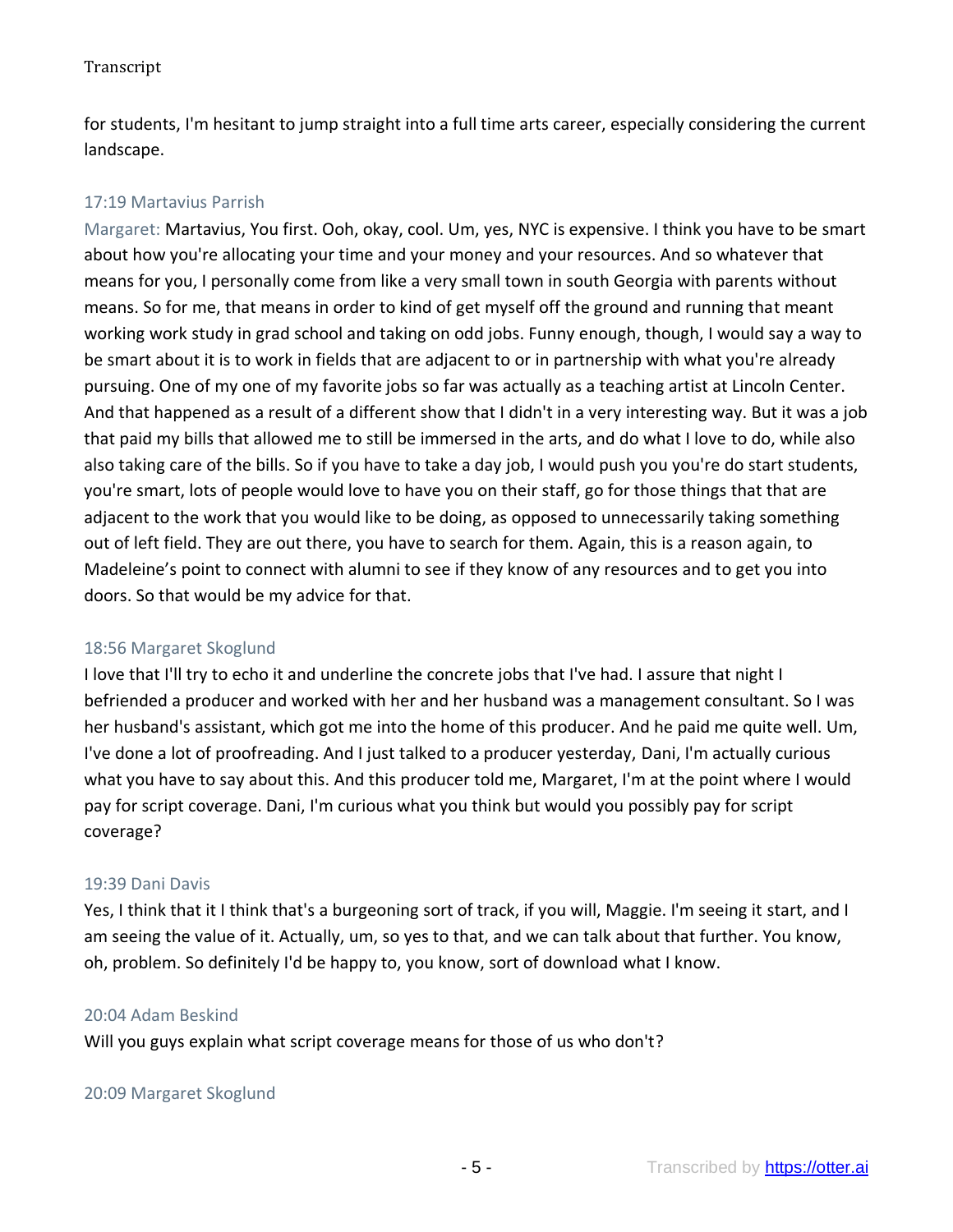Sure, there are a lot of lot of scripts that go to nonprofits and very good producers like Dani, and someone needs to read all of those scripts, we don't have enough time to actually read those. So anytime you internet, a producing office, you're going to read a ton of scripts, and then make a one page summary of that script. And being a good script coverage person means you know what a logline is, you know how to summarize, you know how to write, and I'm staring at all these Duke students. So you guys should all be fantastic.

### 20:43 Dani Davis

When I was undergrad, decades ago, I interned at Playwrights Horizons for Ira Weitzman, and Andre Bishop. And I read an entire wall of new musicals. That was my job. And I had to read all of them. They were cold submissions, which means they were not solicited by Playwrights Horizons. And I really learned in doing that stuff, like how to be able to make judgments pretty darn quickly how to make assessments is this worth moving into, you know, and, and we, as Duke students, to mark at this point from really apply all of those analytical skills that we have are really strong writing and communication skills. So script coverage right now, is actually, as I said, a burgeoning thing. The other thing that I'm seeing is theater scouting. So that's a whole other field that I'm starting not field, but a whole other career path that I'm starting also to see. So be happy to talk to any of you about those two things, because I actually think you can monetize that work when I was an intern at playwrights. I wasn't monetizing it. But it was, it was still really exciting.

#### 21:56 Martavius Parrish

I do want to jump in and say one last thing. As a Duke student, if you aren't able to find a job that is related to the arts in some way, tutor. If you're a performer and you want that time you want that flexibility, private tutor. I private tutor right now, I literally had two sessions today, but it's a way to make good money to pay those bills. And you can do it remotely, you can allow it to to bend to your schedule, even as a general artist, and having you can your resume graduating from do people are really going to take to that and really are going to want to sell that for you. So also recommend that job.

## 22:38 Adam Baskind

Fantastic. Thank you, everybody. I'm changing gears just a little bit. Again, I'm Claire and Dani, we were wondering if anyone else wants to jump in just sort of what you guys based on what you've seen so far. And obviously there's a lot of unknowns, but we're wondering how you think sort of the impact of the pandemic and of everything that's going on right now is going to affect the future sort of, of the industry, and especially thinking about but many of us are looking to kind of get into the industry. What what do you see as sort of some changes that might be coming down the pipe? Claire?

## 23:10 Claire Florian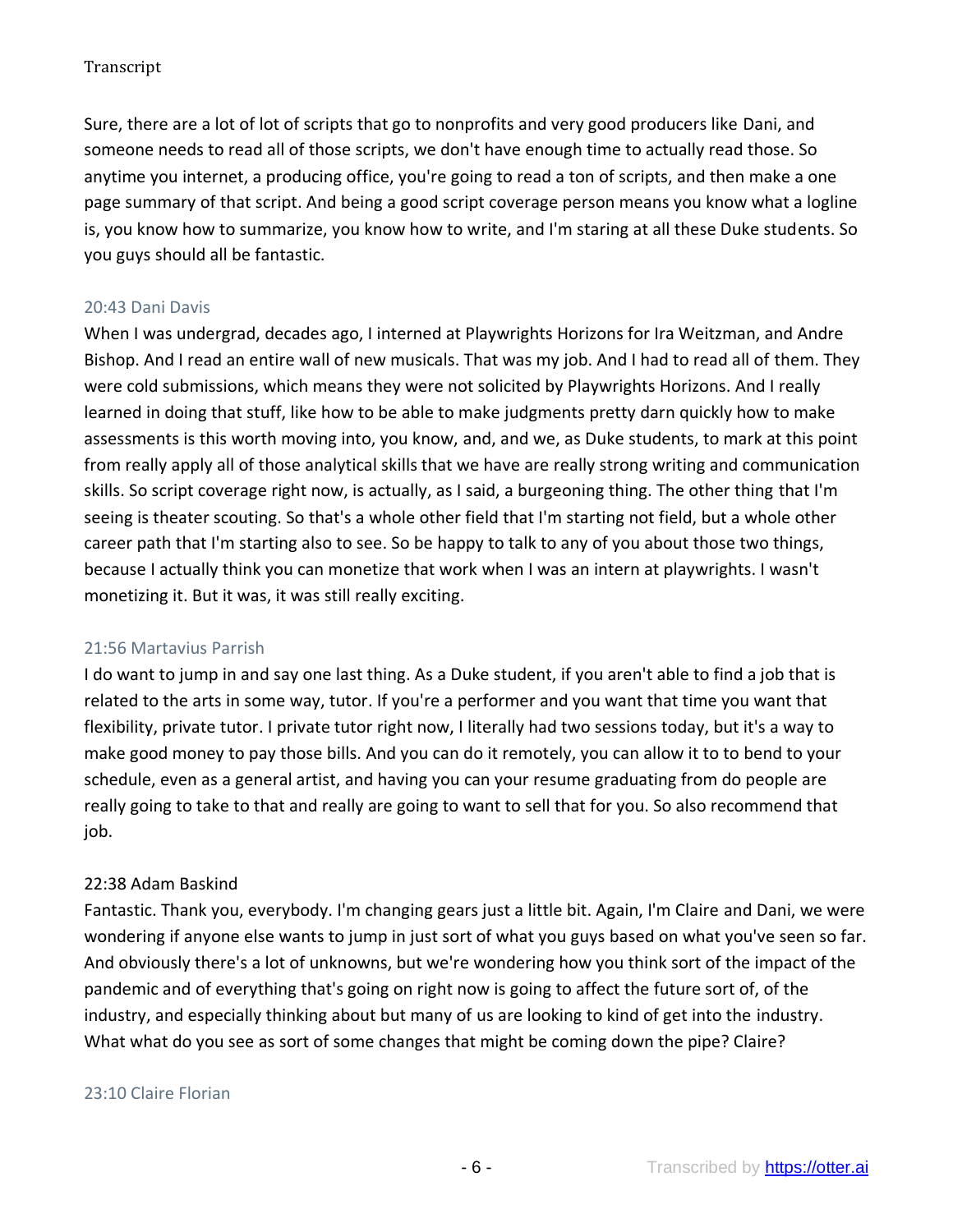Yeah. Hi, everybody. Um, I'd say one of the biggest changes that I'm already seeing is how we relate to audiences through media. And right now, when we can't convene, and go see theater and dance, every audiences are still craving content online. And we at ABT, have sort of felt that we've become a media company, we've been talking a lot about what can we put on the internet to still engage our fans, our audiences, our donors, our students. And that's become a really huge priority for us. And there's been, there have been some really nice silver linings to that actually. One example, we've started putting Instagram ballet classes on online for free every day for kids. So we're engaging these kids all around the world who we might never reach due to geography or financial barriers. So we're starting to develop a ballet audience at a very young age to all these kids that we're reaching.

And once this pandemic ends, we can't just take it away, we've set this expectation that we're providing this content to people all over the world. And not and I think that's going to be a big part of what theater organizations, dance organizations, any arts organization is going to have to do going forward. And it is really a great thing. It's an audience development tool. And it's great way to reach a lot of people. And so, I think that that's going to be really big, and then how we think about capturing content is going to be really important. For example, at ABT, we when we do a New Ballet, we usually film it but just for archival purposes or for rehearsal purposes, it's not great quality, it's not highly produced and That's for a lot of reasons.

First of all, it's super expensive. You've got to figure out choreography, rights, music rights, you got to figure it out what the dancers union, the venue you're working in might have restrictions. So we haven't really done that much high quality dance performance footage in the past, but that's definitely going to have to change, we're going to have to think about how we're investing in content creation, and how we're approaching it not being too precious. I know, at least in ballet, people are very, who, you know, the footstep pointed. So we can't share that video, I think we're gonna have to just rethink how we talk about content capture and distribution. So that's, that's one thing I think is going to be a huge part of the DNA of any arts institution going forward. So sort of like what folks were saying earlier, this is a great time to work on your video editing skills, and things like that, that I think are going to become commonplace skills that are really important in the industry.

#### 26:04 Dani Davis

I think that I would, I would absolutely, you know, 100% reinforce what Claire talked about lots and lots of people, as you well know, are creating and posting really beautiful content. And it is exciting, isn't it, to be a member of the community of artists knowing that we're giving people such fantastic stuff to deal with while they're enduring this pandemic. A couple of things I'll add to that on Broadway, what we are grappling with. And certainly, it'd be really cool to get Maggie's insight as well, what we're grappling with there has everything to do with what's coming down from the CDC and the government. And these this is a an I'm sure it's true over at ABT, as well. It's a conversation that has a lot of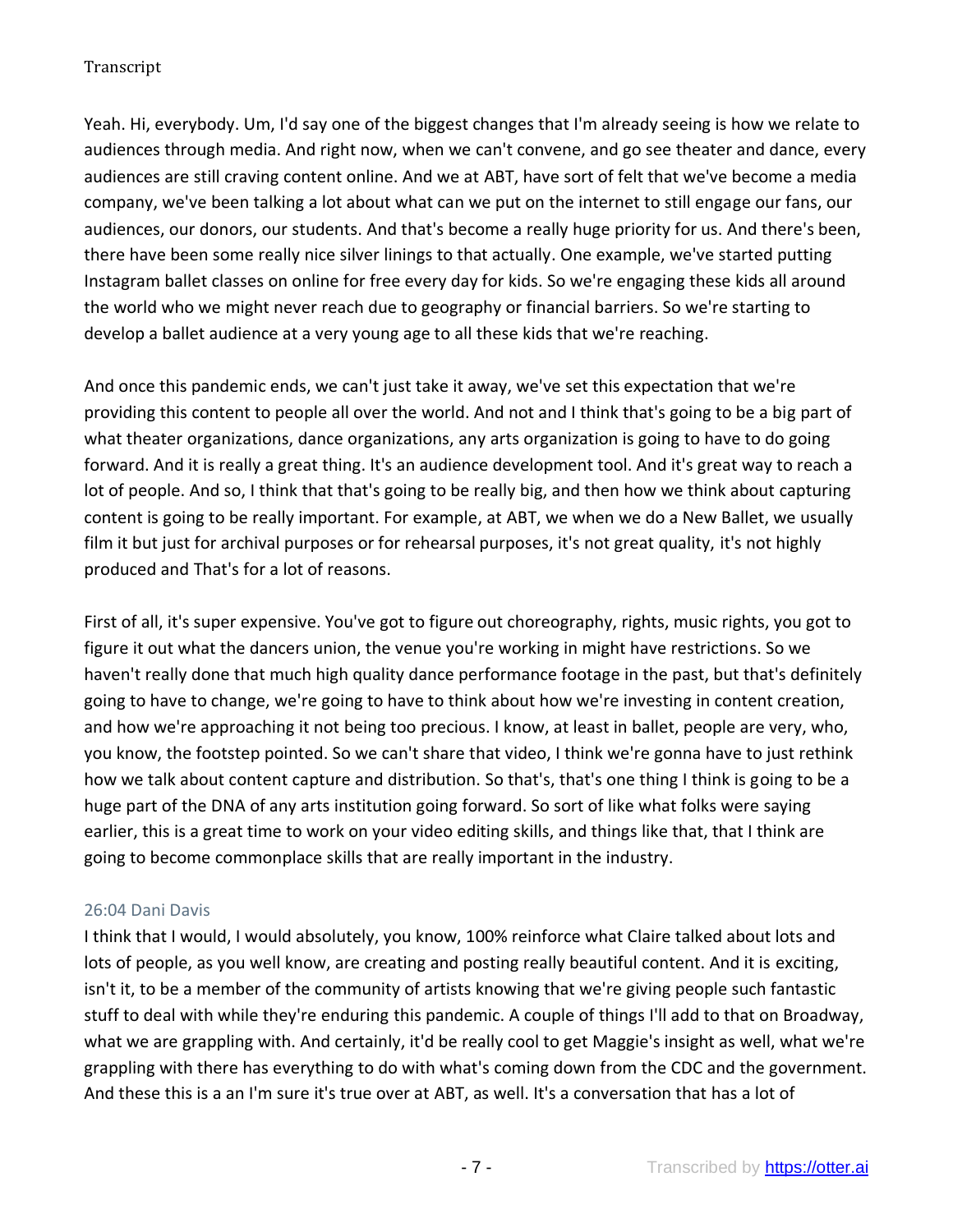participants involved, and it's a collaborative conversation. And, and has everything to do with economics, safety, trust, viability. It's there are all kinds of proposals on the table right now as to how that industry comes back online, recognizing the significance of the the Broadway business to the economy of New York City. We're responsible for well over \$600 million, you know, in commerce, for the city, in a, you know, very short period of time. And so that's, that's a big conversation. And there are a lot of sort of things I won't go into just because you know, they're sort of in the vault, and we've got to keep it there. But it is a pretty fascinating and powerful conversation to be a part of, and sort of back to the Duke student, in all of us, it kind of calls upon everything we know, it brings our policy skills to bear, communication skills to bear, collaboration skills to bear, we really have to be able to lift up and see a larger picture. And what I am encouraged by is the fact that everyone seems so committed to doing this right and bringing us back online, correctly.

On the other side, what I'm seeing as a true positive, because I still stand by the fact that while I'm really excited about all the content, kind of keeping the room warm, as they say, I still believe that theater requires both both artists and audience to make theater we need to be convenient, we need to be in space together, we make theater together in a moment, you know, and here and now to Talya's point we it is that live connection. And that convening that matters, I serve on the board of a couple of regional theaters who are grappling with this and their seasons being up ended, suspended, etc. It is my belief, and these theaters as well have kind of flexible spaces, some of them have black box spaces, in addition to their Procyon space. Some of them have studio spaces, some of them have barns, some of them have huge garages that they're empty. What I'm seeing is this ability of these regional theaters to actually come online in a very strong way to serve their communities. So I would say that if you're looking into coming into this industry right now, I would look to the regions and I would look to the theaters serving their communities, because I do believe that they will be very robust in terms of creating new work in terms of really getting programming going In terms of really being viable players in this world, so I see that as a positive outcome here will become less sort of New York and Chicago centric, and we are really going to start to see theater taking place all over the country in really substantial ways.

## 30:26 Shaina Lubliner

Awesome. Did anyone else have anything for that? I didn't know if Maggie wanted to. Okay, cool. Um, gorgeous. Um, okay, next up for Claire and Maggie. Actually, so sorry, you will have to come on back on. Um, what are your suggestions for how students and alumni can find a balance between staying in touch with alumni during this time, and respecting that people may be facing different, different challenges right now?

#### 30:54 Margaret Skoglund

Claire, should I be dropping Kara a line every hour? Who's Kara?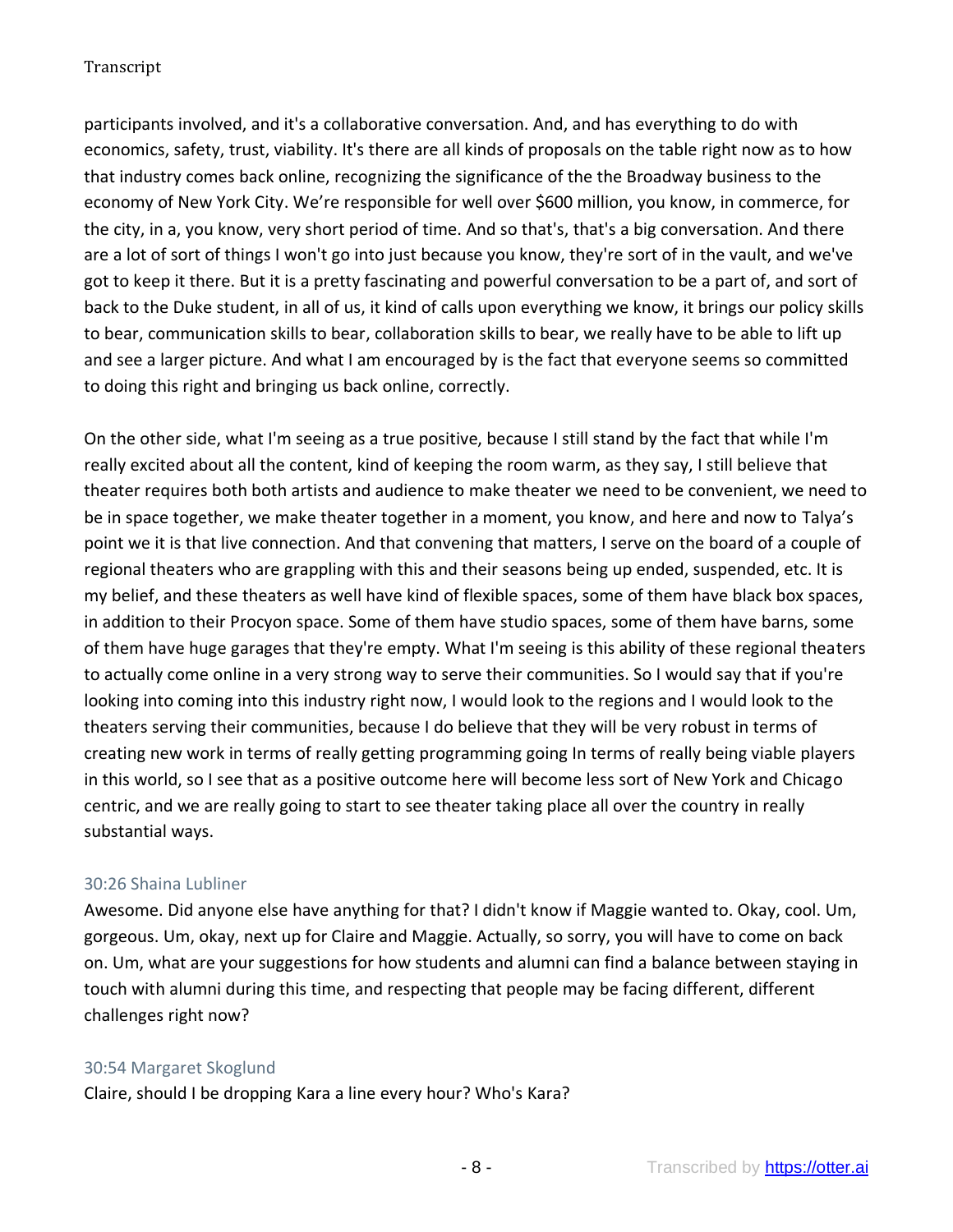### 31:01 Claire Florian

Maybe not every hour, but definitely drop her line. Um, I, I feel free to or should I jump in or? Um, I? Well, first of all, I want to emphasize what Madeleine was saying earlier, don't be afraid to reach out. I think, in my experience, Duke, the Duke Alumni Network, especially in the arts sector is happy to talk to you students, we love hearing from you guys. So I think don't be afraid to reach out, definitely reach out, I would just say, you know, be sensitive about it. If someone doesn't write you back right away, don't take it personally, this is a crazy time. So definitely reach out. If you're gonna follow up. If someone doesn't write you back, just be gentle about it. Don't follow up every day or every hour. And I would say just kind of set your own expectations right now. You know, people might be happy to chat, but they maybe this is not the time where they can help you get a job for the fall. You know, so just set your own expectations. And that, yeah, maybe this conversation will give me some insight or some advice. But maybe this is not the time to be asking for them to you know, consider me for the organization just, you know, common sense kind of stuff. And it's a great time to network, I think. I think as long as you're gentle, and yeah, not too pushy. I think it's, this is a really great time to make connections with people. And even if someone can't, you know, help you get a job right now, they might think of you a few months or a few years down the road, this is a great time to be building your network.

## 32:43 Margaret Skoglund

Yeah. And I, I want the group to disagree with me. So here's what I think it should be three or four sentences, tops. The second, I get an email like this from a Duke student. I'm archiving it, I'm sorry, don't tell anyone I archive it. Um, and it should be something that is demonstrating that you actually looked me up and you actually know what I've done. Just just a just a thing, just a little small thing. But keep it to three or four sentences. And then please do not be the generalist. It's not helpful when, you know, you're an engineer who thinks you might want to go into the arts. It's so helpful when you say, I'm an engineer, I know I want to go into set design and blah, blah, blah, even if you're lying. I don't care if you're lying. And maybe you're going to go be an engineer. Just tell me you want to go be a set designer, but I mean it, if anyone disagrees with that with a three or four sentence thing, please feel free to…

#### 33:42 Amy Unell

I'm not big on the lying part. But I like that I like this specific part. I'm just gonna put that in there. Margaret: That's fair. Thank you, Amy. Awesome.

#### 33:56 Adam Beskind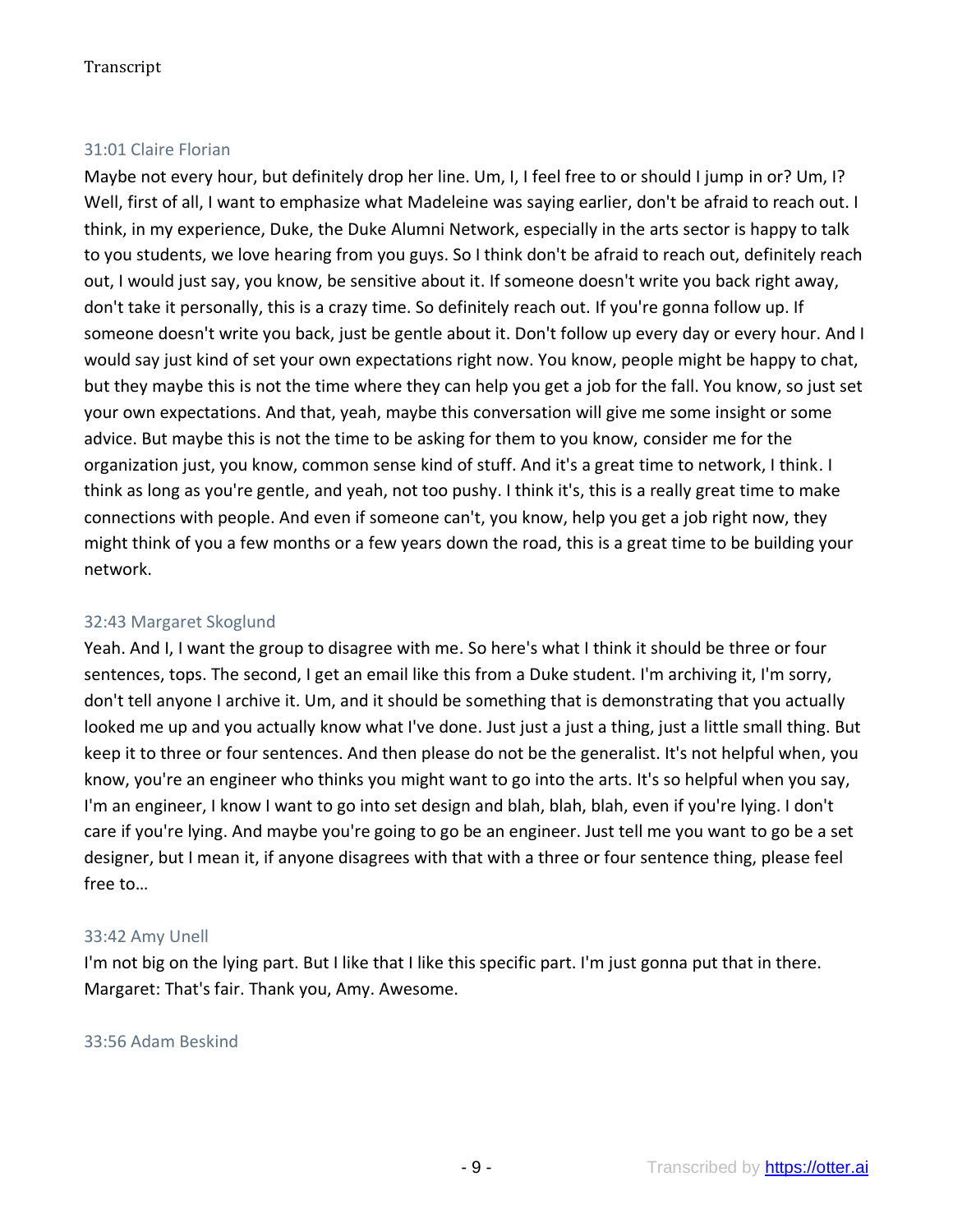A question we have for, for Madeleine and Talya. But again, anyone who has not been on, we were wondering about suggestions that you all have for things that people can be doing during this time that are productive and can help sort of gain experience and prepare for entering a creative industry.

## 34:17 Madeleine Lambert

Well, I would follow up and say, I was talking to my I sound fancy, but I don't mean this to sound fancy at all. But I was talking to my agent yesterday. And he said that the way of auditioning is now going to be a lot of self-tapes, a lot of self-tapes. So I would say getting really smart. If you're interested in being a performer on what it is to make a self-tape, you can do it with your iPhone, it's easy, you can edit very easily. Um, I think that the whole industry around that will be revolutionized which means that actors will be able to be seen for projects all over the United States and potentially like globally.

So right now, I would say if you go on, I think this would be a great extra For seniors who are interested in performing, you can go on to Playbill right now. And you can look at theaters that are accepting general auditions, which means they're looking for a monologue or two, and you can put yourself on tape and you can go ahead and submit to theaters, and they can start seeing your work. So that would be a tangible, specific thing you can start to do right now. Um, I would say echoing Danny's point about the the regional theater. So I just worked at Alabama Shakespeare Festival. And they are really doubling down on sort of southern narratives and creating southern work with Southern writers and southern performers. And that's a huge passion of mine. And they created a festival where they paired a playwright with an actor and the playwright wrote a monologue for the actor, and then the actor had a week to produce it and film it and perform it. So I would say that model could be easily replicated with a group of friends around a specific theme. Like maybe your theme is a great meal or cooking. I don't know I'm, it's, I'm sort of grabbing at straws here. But I think that model could be really useful and productive. And I know Talia is doing something really cool with her on camera class right now.

#### 36:18 Talya Klein

Yeah. We're, um, I'm actually like, our my Acting for the Camera class right now is we moved completely into the self-taping model. But what that's allowed us to do is actually, I can bring in industry professionals to our zoom classes, who've given feedback to the actors. And in and last week, they got to audition for like an actual feature film project that's going to be filmed, hopefully, sometime in the future. But but learning how to do that is great. And I am, I'm happ, Amy, I can share it with the whole group. But I have a list of like practical tips and suggestions about putting yourself on tape. And I know Madeleine, Martavius, as you guys probably have a lot of experience with that, as well. But we can like pull together some resources about do's and don'ts for self-taping. But yeah, that's, it's a really interesting moment right now.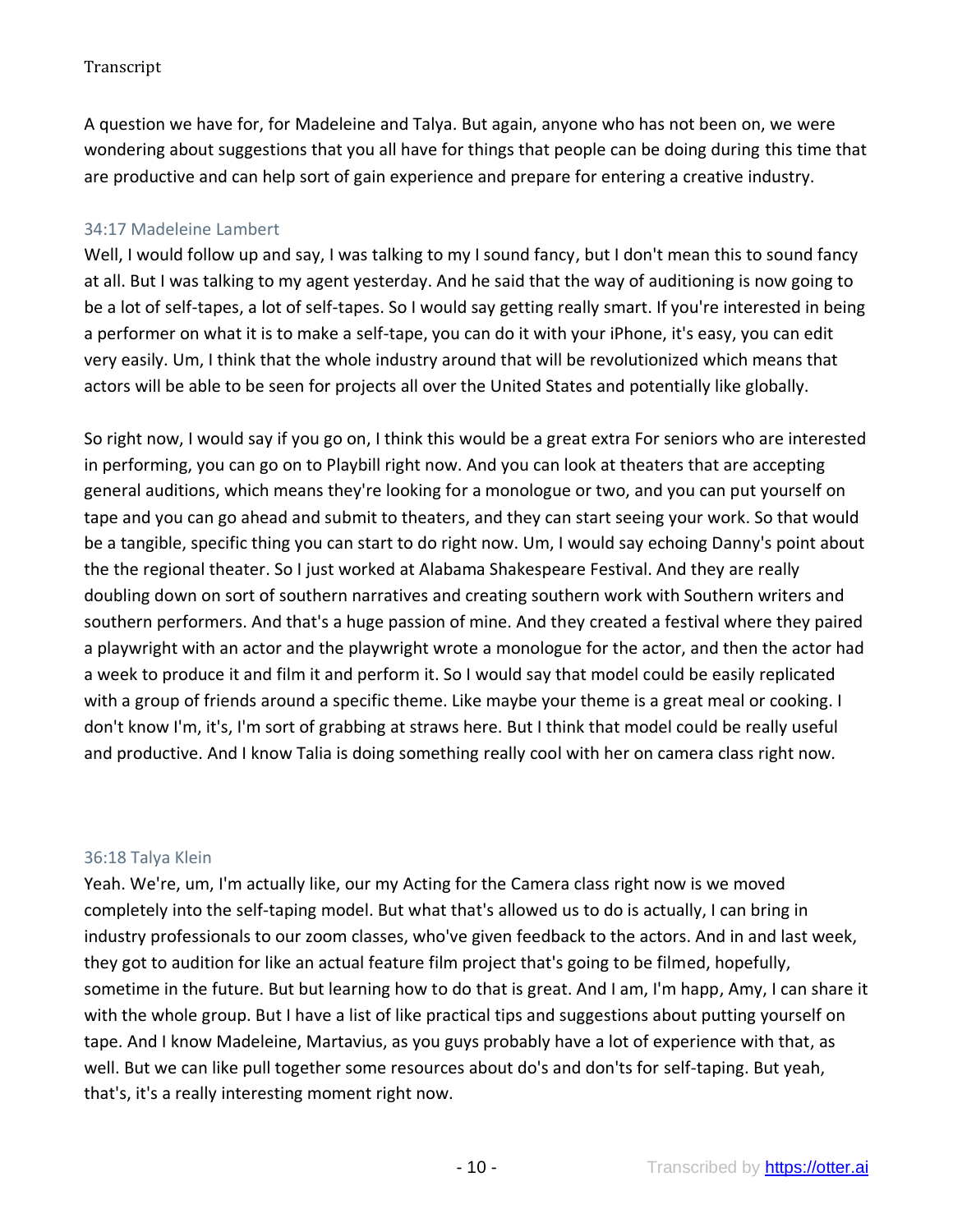What I was going to say about what you should be doing right now, and actually, you don't, you shouldn't do anything right now you can, there's an opportunity to do whatever you need to do right now. But you're developing, you have the opportunity right now to develop both your artistic and your professional toolboxes. And in a way, it's like this incredible opportunity, because the world has sort of grinded down to this, like slower pace. So it's almost like this borrowed time that you can use. Where you might be able to do some stuff that you wouldn't have gotten to do if you were like grinding and like, you know, hustling, like, there's a really great moment here to be able to slow down and develop your voice as an artist, and develop your professional toolbox. And the artistic toolbox is basically like your voice as an artist, like who you are and what you have to say and how you say it. And also, like your practice, like your daily practice of what it is you're doing. And that can look a lot of different ways that could be like doing The Artists Way by Julia Cameron, doing like morning pages. Even if you don't see yourself as a writer, like developing your voice as an actor or as an artist, it's like an incredible way to have that discipline. I'm, I've been doing this like app called I think it's called Sketchy, where I'm like drawing a portrait every day because that's one of my hobbies, but that definitely develops my voice as a director and a visual artist. Um, read watched stuff.

Um, you know, there are theaters like you know, everyone, Claire, Dani, Madeleine, everyone's been saying like their theaters all over the world who have not prior to this have their content available online. And now not only is it online, but it's free, like the National Theatre right now you can watch like productions of theirs online for free on YouTube. I used to work for the National Theatre that is not something they ever wanted to do, like, you know, so this is a really incredible moment. If you're stuck at home, and you're trying to think about where you want to move to when you graduate. Even if it is moving back home. Take this moment. Like research, the companies that are, are in these different places, watch their work. And then you can reach out to them. And you've seen their work. You have questions, you're curious, you're engaged, like that is the kind of email I want to respond to, like someone who's like, looked me up and watched videos of my company, not someone who's like, so tell me about your career. It's like, No, you Google me, you know, like, there's that and you have the time to do that now. You have this moment to work on your professional toolbox. So like self-taping technique. Working on your resume, I'm sure the Duke Career Center will be really happy to help you with that. And they're not as well versed over the Career Center in terms of working on artistic resumes, as opposed to like, you know, business resumes, but there are plenty of alumni resources and people who can help you with your resume.

#### 40:58 Madeleine Lambert

I'm more than willing to, and I'll put that out there that I'm more than willing to look at people's performing/theatre/TV helped create that, especially when you're first starting that can feel so intimidating, like, I have nothing to put on there, but the high school play. But there is a way to craft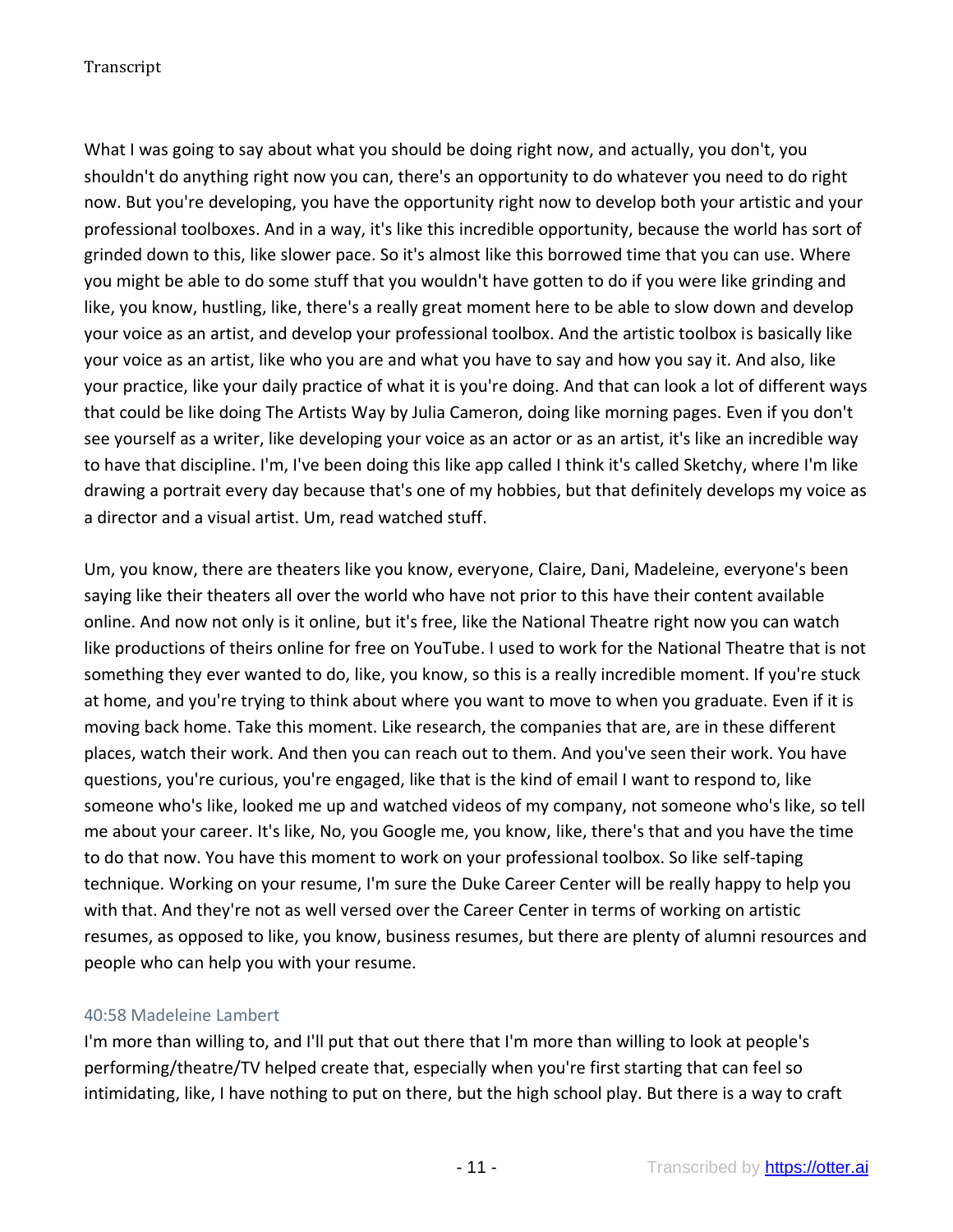that narrative. And like Tony was saying at the beginning, how you craft the narrative is, is crucial. It's key, so I'm willing to help. I flagged myself

#### 41:24 Talya Klein

Yeah, I'm like, this is a time that you could potentially reach out to potential mentors, you know. But, you know, I like, like Margaret was saying, like, don't like three to four sentences is fabulous, be specific. And don't be offended if they don't reply. Everyone's in a different situation. It's also a great time to cross train, like, this is the time like, I'm teaching myself how to knit socks. Right now, I'm doing a lot of like portrait drawing. This is a great time, like, if you are like, like, sort of like Dungeons and Dragons. But like collaborative storytelling games, like get together on zoom with your friends and play those games. It's like a great way to activate storytelling and imagination. Like there are endless possibilities. And you do not have to be writing the great American musical right now. But you can be developing a practice that someday will lead to doing that. Or you could just be exposing yourself to material that gives you ideas for when you do write it. So there's so many options.

#### 42:39 Shaina Lubliner

That is sort of the perfect segue into our last question, which is out for Talya and Martavius. But since it's the last question, and if any of our panelists have additional advice, or answered his question, please feel free to jump in. But the question is, what books movies resources, etc. Would you recommend? We check out during this time, as ways to continue to develop as artists or as ways to escape. I have had The Artists Way on my bookshelf, and I'm starting it as soon as my final essays end.

#### 43:15 Martavius Parrish

Margaret: Martavius, you want to start? Sure, um, I have a couple of general ones. The Broadway Briefing started by Matt Britton. He's one of my mentors, it has become one of the most efficient and quickest ways to kind of know what's happening in the industry overall, on Broadway, Off Broadway, regionally, internationally, just a great resource. It's a newsletter that drops in your inbox. Monday through Friday, once a day, letting you know everything that's going on. Playbill is just a wealth of a bunch of different types of resources. Finding jobs, again, keeping up with what's happening in the industry. That's a great starting place and it's free, both of those are free to sign up for or to check out. For performers. Specifically, I would check out the Ensemble List. It's a blog and podcast that just has stories about how people got their big break what they've done to train how they're coping with COVID-19 and in quarantine, how they're making their art. It's just a great resource for ideas of what has been done in the past and kind of ways that people are thinking now as maybe a source of inspiration. If you're auditioning, there's like the Actors Basics, so actors access backstage casting networks. Check that out for technique books. An Actor Prepares, A Director Prepares, if you're a director by Anne Bogart, Meisner all have books, in terms of like training in technique. And then there's instructional books so the actors way absolutely Super great I recommend there's audition by Michael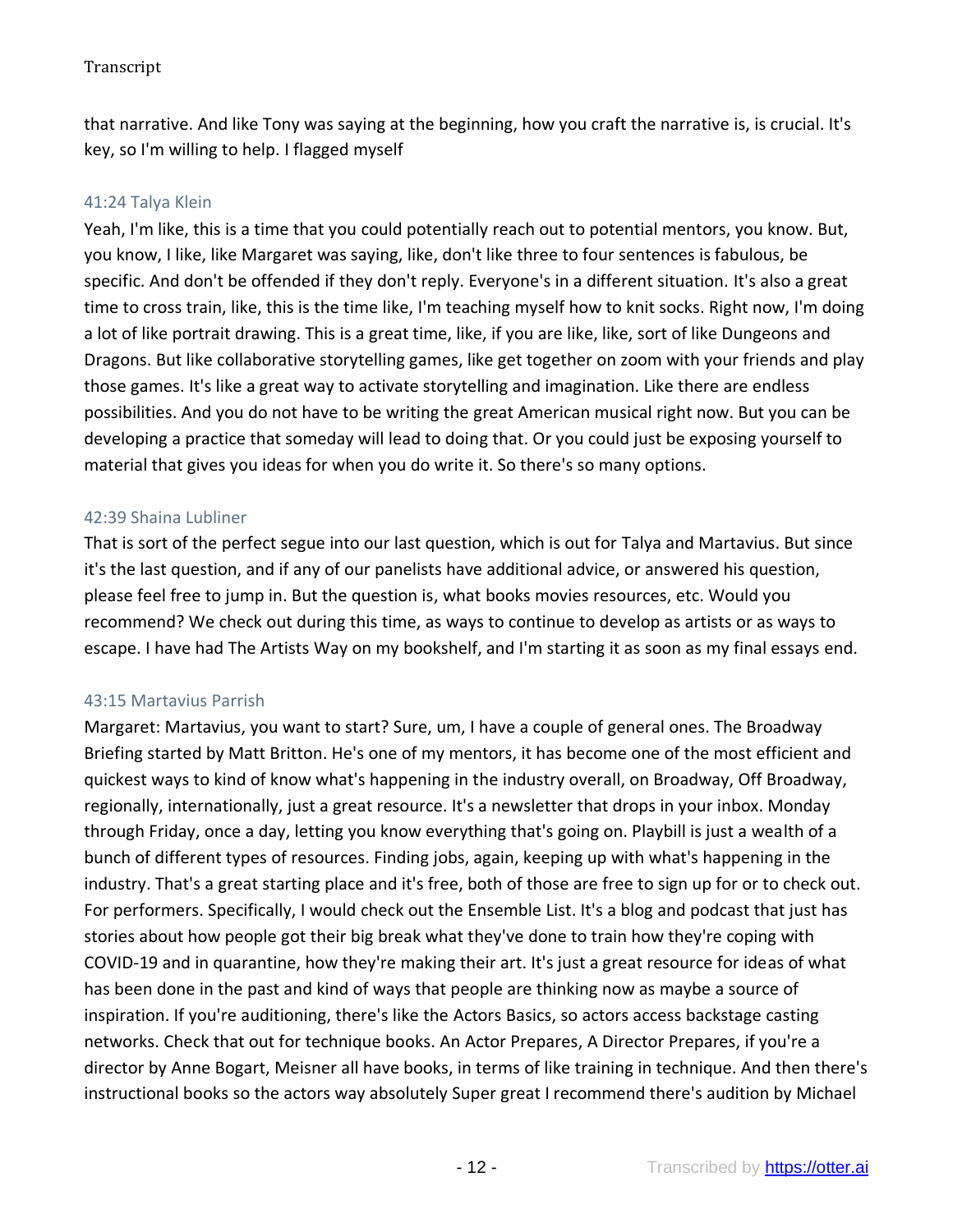Shurtleff and also acting as a business. I think it's so important for actors to think of themselves as an artistic business. Not necessarily just on the creative friend because what you're entering into is ultimately a business. So getting some kind of acumen and in that realm as well can only help your overall trajectory and the scope of possibilities that you have as a performer.

### 45:26 Margaret Skoglund

Sweet. All that okay, sorry. Oh, where are you gonna say? I have to I have to when you're done, okay.

#### 45:33 Tayla Kleine

Um, no, I love I love that Martavius went like theatre because I went like all over the map. These are much more like oblique suggestions. But I pulled them from my own, like bedside table. So like, I'm in the process. Some of these I love and I've read already or I'm rereading yes to the creative. The Artists Way, yes to The Creative habit by Twyla Tharp. Big Magic by Elizabeth Gilbert is an excellent book about creativity. This is one of my favorites. It is so obscure and weird, but I love it. It's um, it's a book by Lynda Barry who's like artist cartoonist, brilliant. MacArthur Genius. This one's called what it is. And it they're essentially they're like creative prompts. And like incredible illustrations that just like get your imagination going, um, why do some images come back again and again and again? What makes something meaningful? Like, you're like, Wow, just like great things to think about right now. Amazing prompts for like, just starting something. Um, I, I love sort of like, not like I hate the word self-help books, but like, I'm calling like, personally uplifting books. Um, Tiny, Beautiful things by Cheryl Strayed is like, chefs kiss. I love there's this great book that I'm reading right now, which I think is perfect for a pandemic called Everything is Figuredoutable, I like I like the message. The poetry and writings of John O'Donoghue are magical. I love them. They make my soul happy. They're also I put together a collection of plays and I gave Amy this resource and she posted it on like "What the pros are reading" on the demon website. But I'll just give you a like little brief taste. A couple of plays about like the end of the world. I thought be interesting to read right now. Like Angels in America. Blasted by Sarah Kane. Although trigger warning on that one. It's intense. Mr. Burns, red noses. No exit, and endgame are all incredible place to revisit right now, especially in this moment. In terms of like, film and TV.

My favorite TV shows like I'll give you four that I think our incredible storytelling BoJack Horseman on Netflix, I think is some of the best storytelling I've seen anywhere and anytime animated or not. The two seasons of Carnival on HBO are quite astounding, like astounding TV. And it's hard to understand just how astounding it is. And yeah, I recommend it. If you want an amazing series about theater and theater making Fosse/Verdon was one of the best things I've seen this past year. Especially if you're a musical theater person. It's just like chock full of musical theater history and the performances are incredible. And season one of Fargo is pretty much in my opinion, a perfect season of television, amazing storytelling and character and acting. I have a list of films that I won't go into but will be on that list. And then I also have I made a list of some great film and TV adaptations of plays that I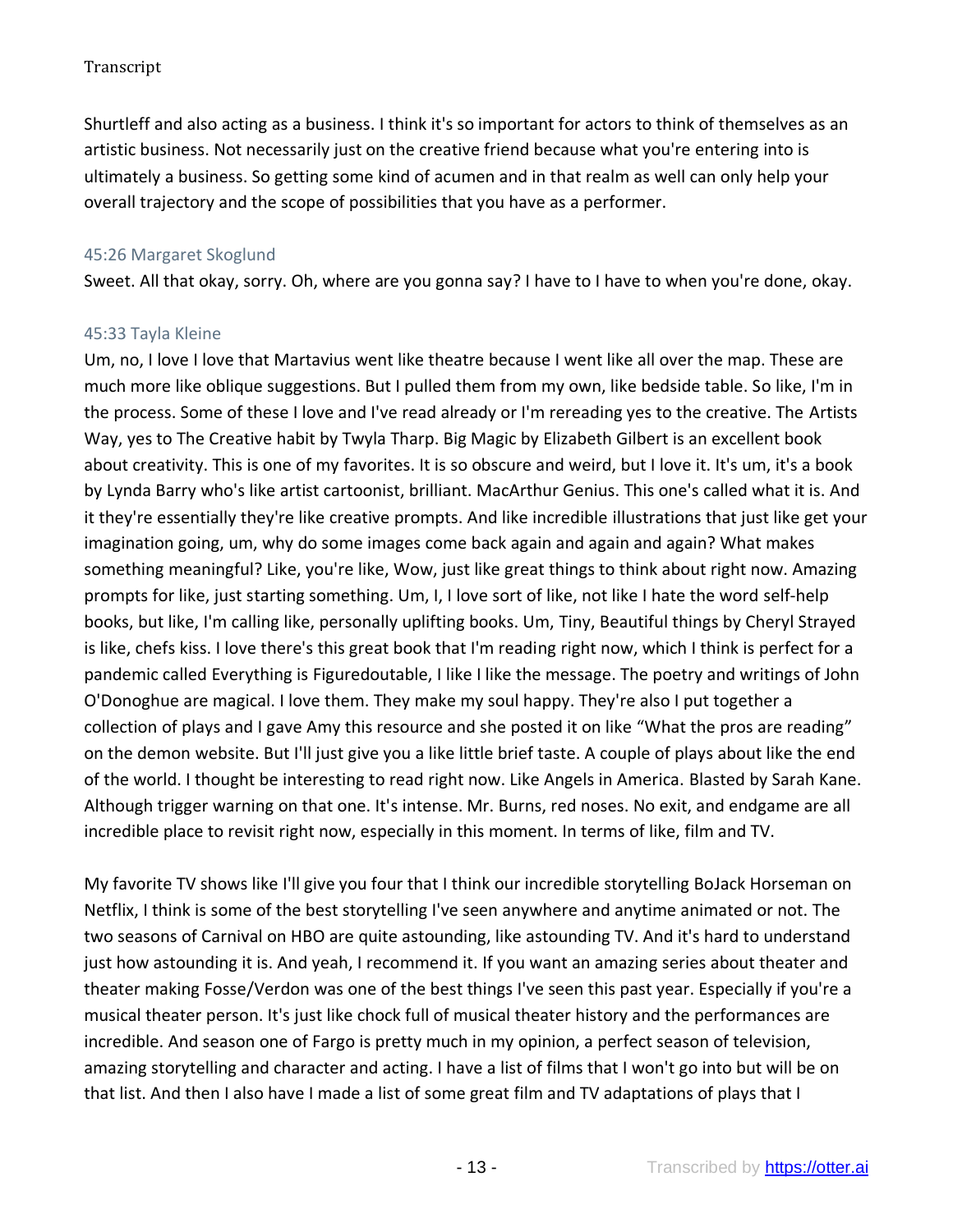recommend that I think would be really fun to watch. The series, the miniseries that they did of Angels in America on HBO is like perfection. It's gorgeous. The version of Julie Taymor's version of Titus, Titus Andronicus, that they adapted for film starring Anthony Hopkins is visually stunning. Baz Luhrmann's Romeo and Juliet is a lot of fun if you haven't seen it. The movie they made Made of John Patrick Shanley's doubt is incredible. Amadeus is one of the best play to film adaptations I've ever seen. And there's like a really great film of Peter Brooks is production of Murat/Sade, which they translated into film as well. So those are just some places to start. But it's a really great moment, I'm always like, amazed, with my Duke students of like, who's seen what and what people haven't seen. So like, this is a great moment to see some of those, like movies or shows that like, are from before you were born, you know? And really expand your lexicon and like your visual vocabulary. So you get a sense of context in history, because like, inspiration is everywhere.

### 51:04 Margaret Skoglund

Oh, my gosh, you're going to see that I am in management right now with these two resources. Oh, that was a stunning list. Open Stage Project is a nonprofit for women looking to go backstage, where we actually walk you through what is IATSE SDC, USA 29, local 52. So if you want to work backstage, and theater or film, Open Stage Project is a resource, lots of Duke alums involved in that one. And then something that I launched for fun, that I'm actually just got a producer who contacted me cold and we're building up content. So if any of you guys want to submit content to me, and if we can promote you, it's Virtual Broadway. That's virtualbway.com , virtualbway.com. And again, if you guys want to submit content, and we can promote you contact me directly, but my gosh, I'm sorry, your list was so stunning, I feel.

## 52:10 Madeleine Lambert

I would also add for theater, how round HowlRound is an amazing platform to read interviews, how people collaborate, what process looks like to different people that you can take a deep dive on HowlRound.

#### 52:26 Talya Klein

HowlRound. I think today at five was the very last one that the Public Theater was streaming, the playwright Suzan-Lori Parks, writing and her writing process and you could like sit and watch her work as sort of like performance art, but also as like being part of this writing process. I it ended today it's been going on for like two three weeks, but I would find it difficult to believe if they didn't like extend something or do something else. Now that that's finished. So keep your that's been it was posted on how around but it's through the public theater so so keep your eyes peeled.

#### 53:17 Dani Davis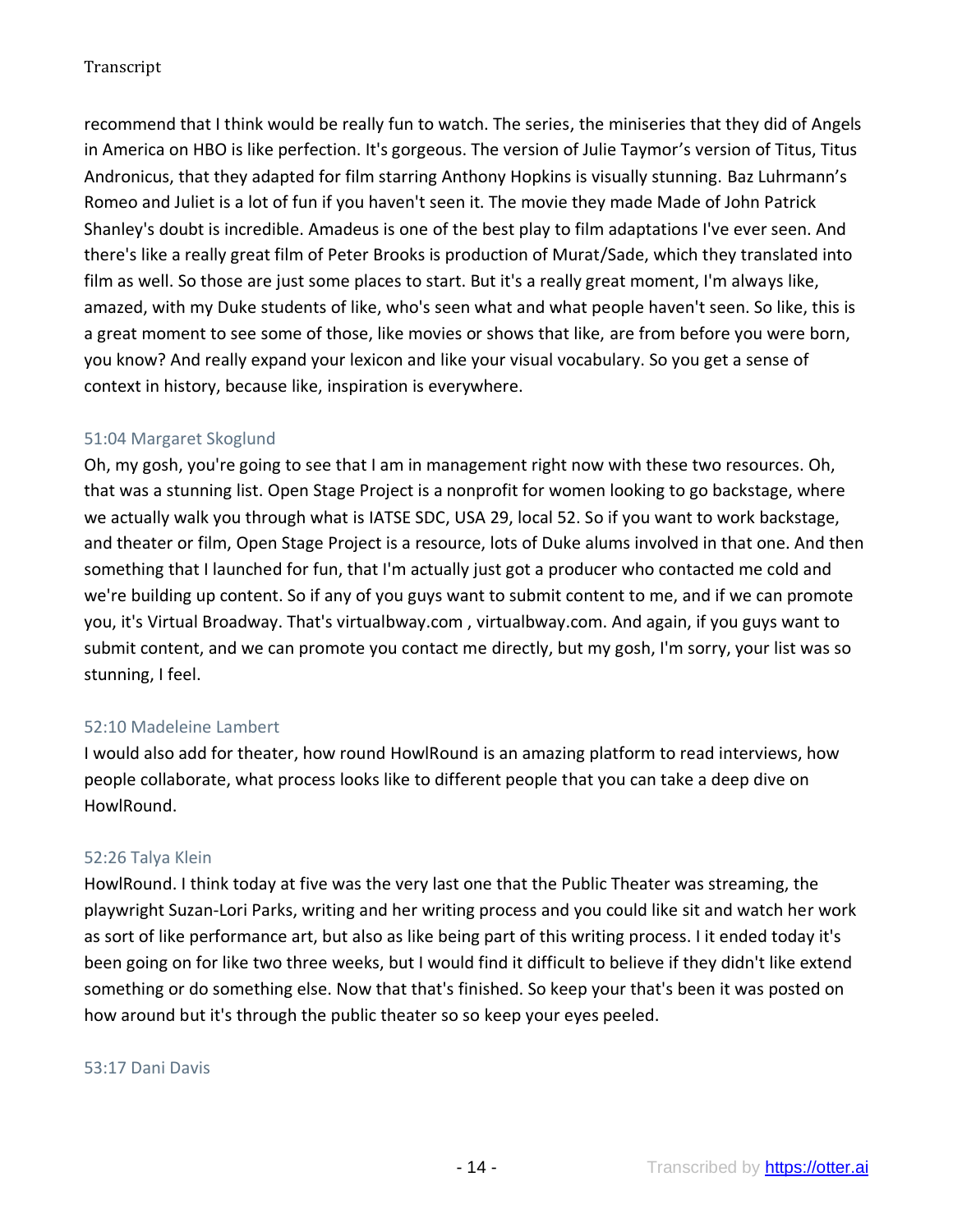And then other really fun um, place to go is Masterclass dot com. So ask for it for a birthday present, or a graduation gift or any number of things. And it's such a blast. You know, you can take acting classes with Dustin Hoffman, and there's a syllabus and there are various feedback and office hours and all kinds of really fun stuff. And it's basically the the clients of Creative Artists Agency, CAA, created this platform called masterclass. So…

## 53:50 Margaret Skoglund

iWait, wait, stop. That's how that got together. Yeah. It's all CAA clients? Yeah, that's hysterical.

### 53:58 Dani Davis

Yeah, so talking back to Claire's thing about content, right? CAA was like, we've got clients across every platform and every industry at the top of every industry, let's make some content, and let's really, you know, dig in and call it masterclass. So, that was not obvious, though, Maggie, when first it began, everywhere. It was not at all obvious when first it began. But it's also just a terrific resource. And it's also a great way if you yourself, are creating content. Martavius, you as a teaching artist, you know, say you want to create some content, go study how they're doing it, how they're lighting it, what kind of, you know, clips they're doing, how long are they what kind of bytes are they putting forward, you know, what's the content they're using to support the work? Again, to our point here in this beautiful forum, and we're all over the country right now. You know, we're able to really give each other something very meaningful right now. This is that moment, isn't it? Where we can take take have deeper dive.

## 55:34 Adam Beskind

Yeah, we're just we're gonna kind of In conclusion, say thank you so much, all of the panelists. Thanks to everyone for for being here for joining us. I think hopefully, everyone took something or many things away from this semester. I certainly did.

## 56:19 Shaina Lubliner

Yes, and stay safe and well. Thanks for coming. And thank you to our panelists. You guys are the best. OUTRO: Dave Karger 57:28

That's it for this episode of DEMAN Live. I'm DAVE KARGER, DEMAN is a signature program of Duke Arts and Duke Alumni Engagement and Development. Follow DEMAN on social and stay updated at DukeDEMAN.com, that's d e m a n.com where you can find our full archive of episodes. Thanks so much for joining us. See you next time.

This episode was produced by me, Lilly Clark, in collaboration with Hear at Duke, Duke's student run podcast hub. Our theme song is "Carolina" by Cameron Tompkins.